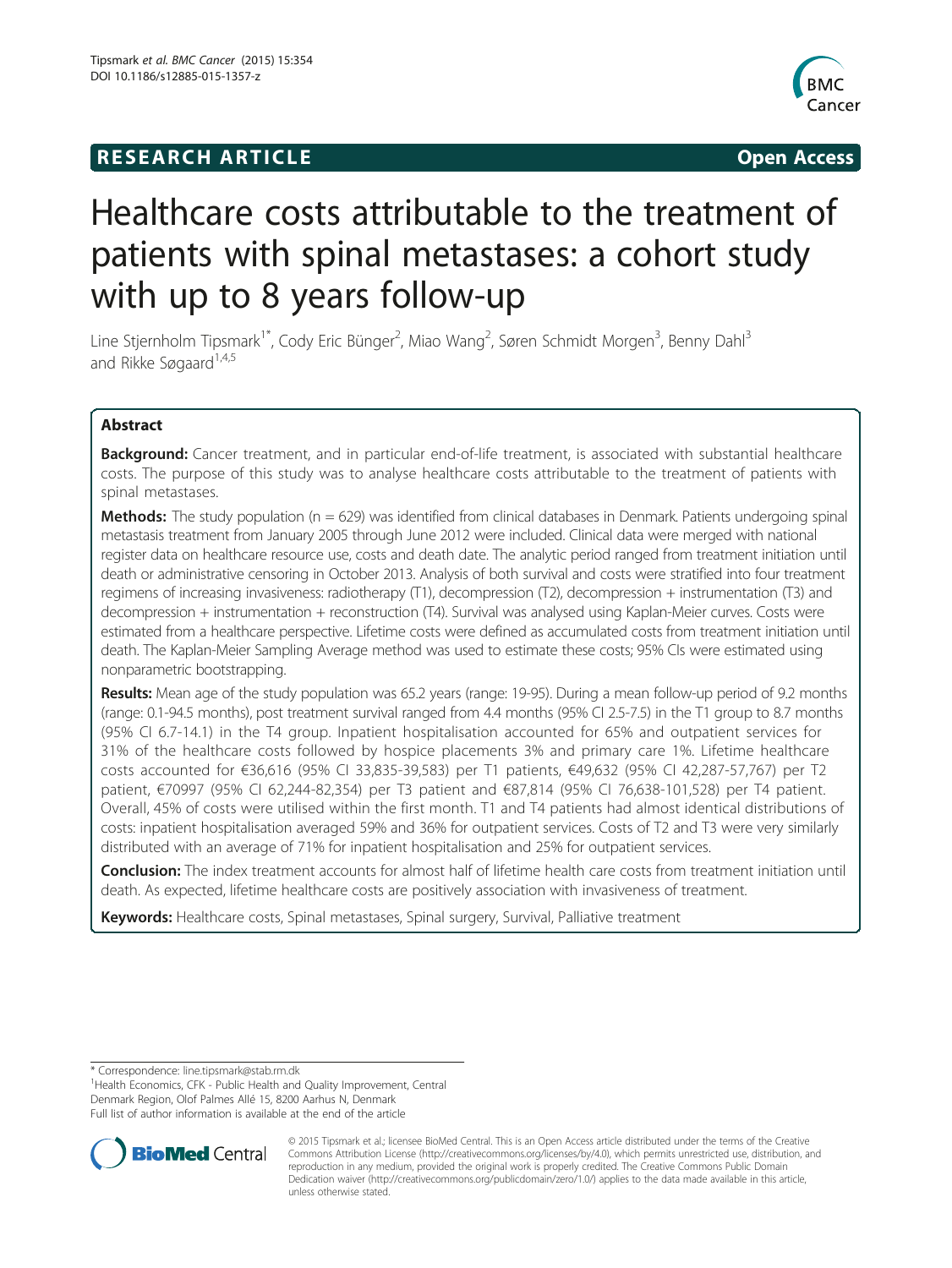#### Background

Cancer patients are frequently affected by bone metastases and approximately fifty percent of bone metastases are located in the spine [[1\]](#page-6-0). Symptomatic spinal metastases often have severe negative effects on the quality of life due to pain and neurologic dysfunction [\[2,3](#page-6-0)]. Metastases can result in epidural spinal cord compression which may cause permanent paraplegia if not treated within 24–48 hours after onset of symptoms [\[3,4](#page-6-0)]. When tumours metastasise to bone, the condition is most often incurable and the patients usually have a relatively short life expectancy [\[5,6](#page-6-0)]. The choice of optimal treatment therefore should be based on whether the expected outcome outweighs the disutility and risk to the patient of undergoing the treatment [[7\]](#page-6-0). In clinical practice, this choice is often guided by assessment of predicted survival based on prognostic scoring systems such as the Tokuhashi score [\[8](#page-6-0)-[10\]](#page-6-0). In this scoring system, patients are scored from 0-15 and a score of 0-8 indicates a predicted survival of 0-6 months, 9-11 predicts 6-12 months survival and 12-15 predicts a survival >12 months. On the basis of the predicted survival different treatment modalities are recommended: conservative treatment, palliative surgery or excisional procedures [[8\]](#page-6-0).

In Denmark, cancer treatment accounts for approximately 8% of the total costs of hospital activity [\[11](#page-6-0)]. A substantial share of these costs concern end-of-life treatment. Approval of expensive end-of-life treatment has been increasingly debated in the last years and a supplement to the National Institute for Health and Care Excellence guidelines on technology appraisal was written to allow approval of very restricted end-of-life medicines exceeding conventional threshold levels of £20-30,000 per quality-adjusted life years (QALY) [\[12](#page-6-0)]. Presently, the evidence for healthcare costs of patients with bone metastases is limited [\[13](#page-6-0)-[15](#page-6-0)]. Additionally, lifetime costs attributable to the treatment of patients with spinal metastases have to our knowledge never been analysed [\[16](#page-6-0)]. To support decision-making in the field of spinal metastasis treatment, it seems relevant to analyse these costs. The purpose of the present study thus was to analyse healthcare costs attributable to the treatment of patients with spinal metastases from a healthcare perspective.

#### Methods

# Study population

The study population consisted of patients with acute symptoms of metastatic epidural spinal cord compression. The diagnosis was based on Magnetic Resonance Imaging combined with clinical symptoms of back pain and/or neurologic impairment. Patients treated from 2005 and onward were included to ensure that patients were representative regarding modern oncological

treatment strategy and due to the fact that national data on service costs were unavailable for the period prior to this year. Spinal metastasis patients were identified using two clinical databases Aarhus Spinal Metastases Database and Copenhagen Spinal Metastases Database. Together they represent tertiary referral units serving almost 4 million people, corresponding to 68% of the Danish population. Copenhagen Spinal Metastases Database includes all patients treated with radiotherapy. Aarhus spinal Metastases database includes all spinal metastases patients referred to surgical treatment. From Aarhus Spinal Metastases Database we included 210 consecutive surgical patients over a period of seven years from January 2005 until June 2012. From Copenhagen Spinal Metastases Database we included 419 patients that had been consecutively included in 2011; all treated with radiotherapy. The databases were never meant to be identical and they are the only available spinal metastases databases in Denmark (covering two different geographical areas). Date of treatment initiation (day of surgery or first day of radiation therapy) was recorded and patients were followed until death or administrative censoring in October 2013. The following patient information was extracted from the databases: patient ID, age, gender, diagnosis, Tokuhashi score, procedure codes and day of treatment initiation.

The study was approved by The Danish Data Protection Agency (J.no. 2007-58-0010). Ethical approval from The National Committee on Health Research Ethics was not necessary, since this is not a clinical trial involving biological material or human subjects. For the same reason no written consent was necessary.

#### Treatment regimens

Radiotherapy consisted of a short-course regime in patients with expected survival less than 6 months. They received 5 x 4 Gy in one week. Patients with better prognosis underwent 20 x 2 Gy over a period of four weeks. Radiotherapy was administered to the involved vertebra after CT-based three-dimensional planning. The radiotherapeutic regime is hereafter referred to as T1.

Surgical interventions included three main entities with increasing invasiveness: decompression (T2), decompression + instrumentation (T3) and decompression + instrumentation  $+$  reconstruction  $(T4)$ . The spine surgeons in Aarhus divided the worst prognosis group  $(0 - 8 \text{ points})$ of the Tokuhashi scoring system into two subgroups: patients in the first treatment regime  $(0 - 4 \text{ points})$ had a life expectancy of less than 3 months. Patients in the second treatment regime  $(5 - 8 \text{ points})$  were expected to survive between 3 and 6 months. A simple decompression/laminectomy surgery was designed for spinal metastasis patients with the lowest Tokuhashi score  $(0 - 4$  points). Decompression + pedicle screw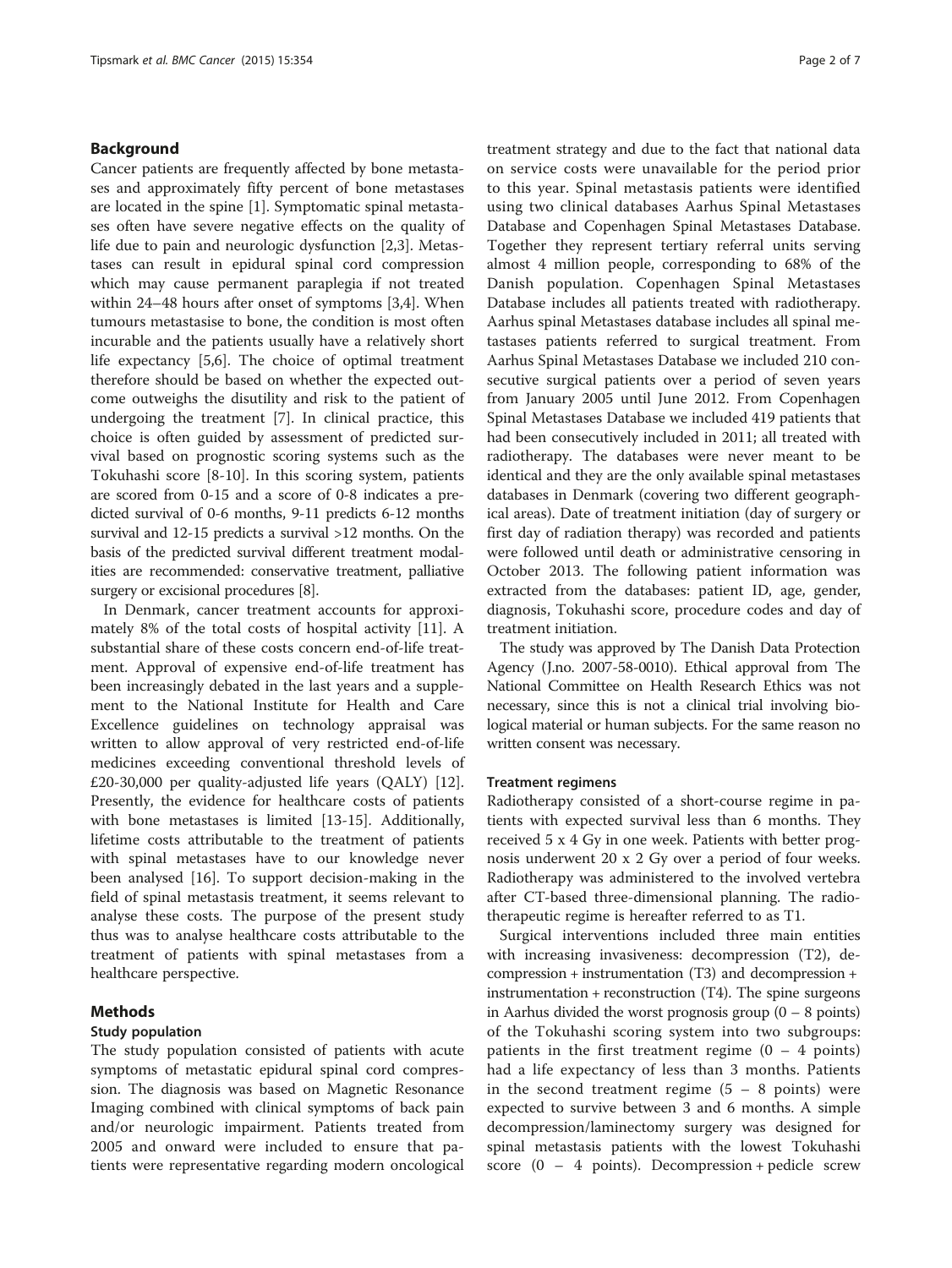system instrumentation implantation surgery was employed for patients with low Tokuhashi scores (5 – 8 points). The pedicle screw system strengthens the stability of the spinal segments with metastases. The final surgical regime for patients with an expected survival of over 6 months (9 – 15 points) was posterior decompression with pedicle screw instrumentation and anterior/ posterior reconstruction by bone cementing and/or bone graft transplantation. Spine surgeons needed to remove tumour tissues both inside the spinal canal and in the vertebral body followed by reconstruction afterwards. These procedures provide strong mechanical supports and stability of the patients' spines. The patients were stratified according to the treatment they received (T1-T4).

#### Healthcare costs

Lifetime healthcare costs were defined as accumulated costs from treatment initiation until death. The cost perspective of the analysis was healthcare. Primary sector visits were divided by type of care: general practitioner, medical specialist, therapists and other. For hospital sector, inpatient admissions and bed days were recorded as well as outpatient visits. The healthcare costs were retrieved through the National Health Insurance Service Register and The Danish National Patient Register and they were based on Diagnosis-Related Groups, Danish Ambulant Grouping System and collectively bargained (primary sector) tariffs. Patients' hospice use rates before 2009 were assumed to follow rates from 2009 and onwards, as the former were not available in registries. All costs were converted to price year 2012 by use of the general consumer price index. The healthcare costs were converted to Euros at an exchange rate of 7.45 DKK/€.

# Analyses

Survival was calculated in days from the date of treatment initiation to death or censoring. Cox regression was used to estimate survival. Kaplan-Meier survival curves were performed for each treatment subgroup. The Kaplan-Meier Sampling Average method was used to calculate expected lifetime healthcare costs in order to handle bias introduced by censoring [\[17\]](#page-6-0). We partitioned the follow-up period into monthly intervals and hereafter a three-step procedure was followed: 1. Calculating probability of survival at the beginning of each monthly interval, 2. Calculating monthly average costs for patients alive at the beginning of the time interval, 3. Multiplying estimates from step 1 and 2. Hereafter costs were accumulated for each treatment regime. Ninetyfive percent confidence intervals (95% CIs) were estimated for probabilities, resource use and costs (calculated separately in step 1 and 2) by use of 1000 nonparametric bootstrap replications.

All statistical analyses were carried out in Stata 13.0 (Stata Corporation, Texas, USA). Tables and graphs were illustrated by use of Excel 2007 (Microsoft Corporation, USA).

# Results

# Patient characteristics

The study population  $(n = 629)$  consisted of 60.3% males and the mean age was 65.2 years (range: 19-95). Patients were followed for a mean period of 9.2 months (range: 0.1-94.5 months). The overall censoring rate was 0.09. The censoring rates for the different treatment regimes were 0.11 (T1), 0.03 (T2), 0.11 (T3) and 0.01 (T4). Table [1](#page-3-0) shows baseline characteristics for each database.

#### Survival

Figure [1](#page-4-0) illustrates the Kaplan-Meier survival curves for the patients in each treatment regime. The number of remaining patients during the follow-up period is shown under the graph. The survival among T1 and T2 patients was very similar until around 25 months where the curve for T1 patients stagnates and T2 proceeds to decrease until 94 months, which was the longest observed follow-up period. T1 patients were observed to have the shortest median survival of 3.0 months (95% CI 2.4-3.8). The median survival time for T2 and T3 patients was longer than preoperatively predicted. T2 patients had a median survival of 4.4 months (95% CI 2.5-7.5) and T3 patients presented with a median survival of 8.0 months (95% CI 5.2-9.9). T4 patients that received the most invasive procedure had the longest median survival of 8.7 months (95% CI 6.7-14.1). Fifty-nine patients were alive at the time of censoring.

# Healthcare resource use

Healthcare resource use categorised by healthcare sector and treatment strategy is shown in Table [2.](#page-4-0) Evaluating the overall distribution of healthcare resource use, approximately 58% was utilised within the primary sector; furthermore treatment regimes with shorter survival had lower healthcare resource use. Generally, a large number of hospital bed days were observed. Comparing treatment regimes, T1 patients had the highest share of resource use at 38% in outpatient settings and the lowest share in the primary sector at 48%. Resource use among T1 patients was almost evenly distributed between primary and hospital sector. The distribution of resources among T2-T4 patients was more similar, with the majority situated in the hospital sector. Sixty-four percent of T2 resources were used in primary sector and 11% at inpatient admissions, which was the highest percentage among the treatment regimes. T4 patients generally used more resources in the hospital sector compared to the other surgical treatments (T2 and T3).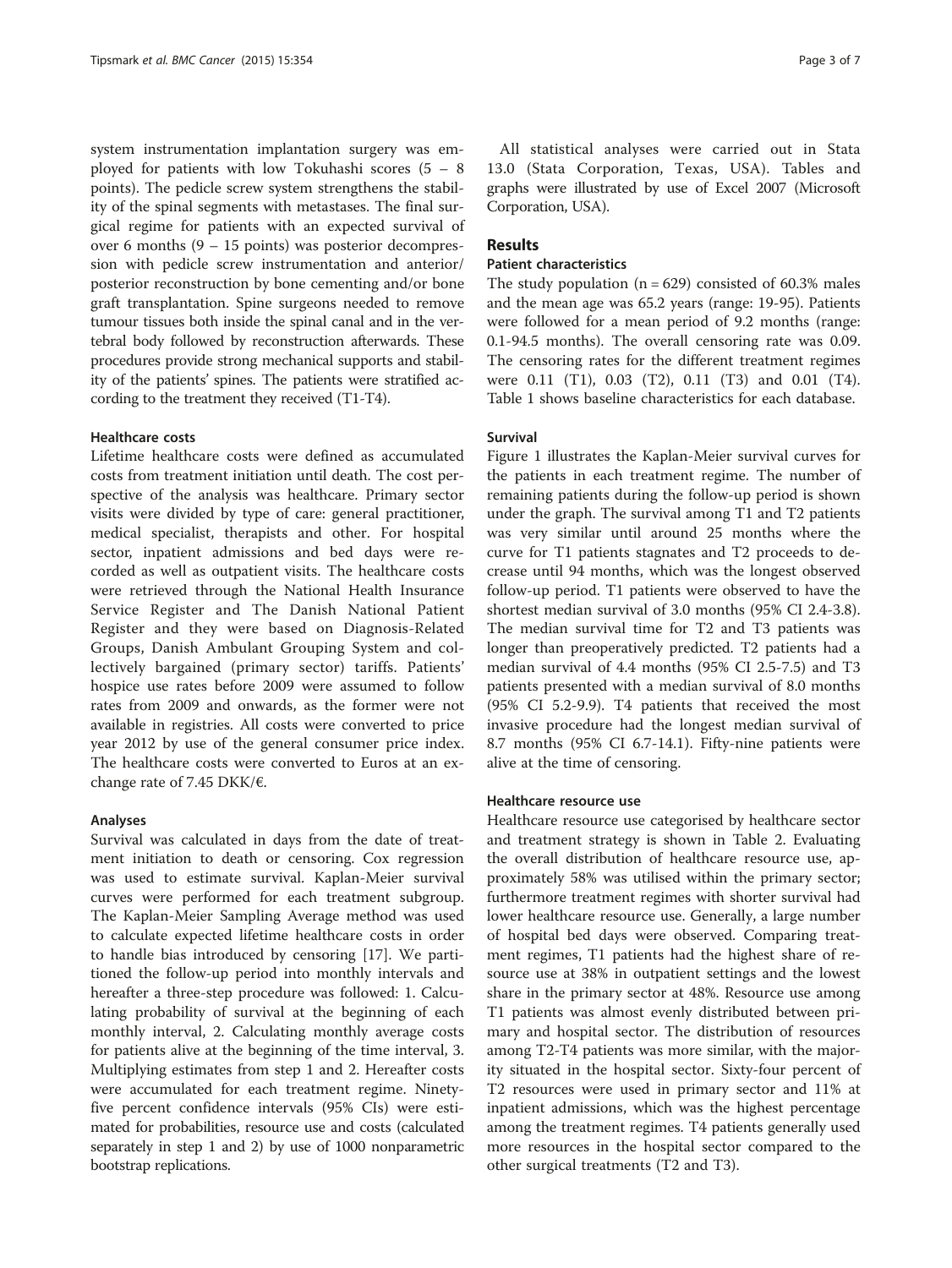<span id="page-3-0"></span>Table 1 Baseline characteristics of 629 spinal metastases patients

|                                      | $(n = 419)$ | Copenhagen database |     | Aarhus database<br>$(n = 210)$ |  |  |
|--------------------------------------|-------------|---------------------|-----|--------------------------------|--|--|
|                                      | n           | %                   | n   | $\%$                           |  |  |
| Male                                 | 245         | 58                  | 134 | 64                             |  |  |
| Age (years)                          |             |                     |     |                                |  |  |
| 15-54                                | 62          | 15                  | 42  | 20                             |  |  |
| 55-64                                | 115         | 27                  | 68  | 32                             |  |  |
| 65-74                                | 137         | 33                  | 71  | 34                             |  |  |
| 75-84                                | 81          | 19                  | 26  | 12                             |  |  |
| $\geq 85$                            | 24          | 6                   | 3   | 1                              |  |  |
| Primary cancer                       |             |                     |     |                                |  |  |
| Prostate                             | 97          | 23                  |     | 32                             |  |  |
| Lung                                 | 99          | 24                  | 22  | 10                             |  |  |
| Breast                               | 75          | 18                  | 41  | 20                             |  |  |
| Other                                | 148         | 35                  | 80  | 38                             |  |  |
| Predicted survival time*<br>(months) |             |                     |     |                                |  |  |
| $0 - 6$                              | 198         | 47                  | 107 | 51                             |  |  |
| $6 - 12$                             | 122         | 29                  | 76  | 36                             |  |  |
| >12                                  | 99          | 24                  | 27  | 13                             |  |  |
| Treatment                            |             |                     |     |                                |  |  |
| T1                                   | 419         | 100                 |     |                                |  |  |
| T <sub>2</sub>                       |             |                     | 51  | 24                             |  |  |
| T <sub>3</sub>                       |             |                     | 79  | 38                             |  |  |
| T <sub>4</sub>                       |             |                     | 80  | 38                             |  |  |

\*Based on the Tokuhashi scoring system at baseline.

T1 conservative, T2 decompression, T3 decompression + instrumentation,

T4 decompression + instrumentation + reconstruction.

Table [3](#page-5-0) summarises the lifetime healthcare costs for the different treatment regimes. The main cost driver was hospital sector accounting for 96% of total costs shared among inpatient hospitalisation at 65% and outpatient visits at 31%, these were followed by hospice accounting for 3% and 1% for primary sector. Overall, 45% of healthcare costs were utilised within the first month after treatment initiation and 90% were utilised after 20 months.

T1 and T4 patients had almost identical distribution of costs: inpatient hospitalisation averaged 59% and outpatient services accounted for 37% and 36%. T1 costs for hospice placements averaged 3% and 4% for T4. Likewise, T2 and T3 costs were almost evenly distributed among sectors with 73% and 70% for inpatient hospitalisation, 24% and 27% for outpatient services. Hospice placements accounted for 1% (T2) and 2% (T3).

Lifetime costs of the treatment regimes are illustrated in Figure [2.](#page-5-0) The curves start at the initial treatment cost and increases with resource use hereafter. The cost for

T1 patients converged to its maximum relatively quickly and was stable after 36 months due to no survivors. Costs for T1 and T2 patients were very similar except for an upwards shift of the T2 patients due to the extra initial treatment costs and a slightly higher cost rate in the mid-period of follow-up due to longer survival. For the most invasive surgical procedures (T3 and T4) it was seen that within the first 4-5 months after treatment, the healthcare costs were almost identical. Hereafter, the T4 patients demonstrate a continued healthcare resource use whereas the T3 patients' healthcare use almost levelled out after 30 months due to limited survival time.

# **Discussion**

To our knowledge, this is the first study analysing healthcare costs attributable to the treatment of patients with spinal metastases. The lifetime cost of healthcare after being referred to specialised treatment for spinal metastases range from €36,616 (95% CI €33,835-39,583) to €87,814 (95% CI €76,638-101,528) per patient, depending on the type of index treatment received. As expected it was found that the main category driver was inpatient hospitalisation, accounting for about 65% of total costs, followed by outpatient visits, accounting for another 31%. Also as expected, the ranking of lifetime costs was in accordance with the observed survival of the four treatment regimes: longer survival was associated with higher healthcare costs.

In the field of spinal metastasis research, the present study population is unique in size and follow-up period because a part of the study population originates from one of the oldest and most extensive spinal metastases databases in the world [[10\]](#page-6-0). Although the study population represents one of the largest samples in the literature, we do not have statistical power to assess the role of patient characteristics in a multivariate analysis. A strength of this study is that the clinical data is merged with unique register data, which does not contain missing data and is not affected by recall bias. On the weakness side, one could consider whether the applied DRG tariffs reflect the actual economic opportunity cost. In general, DRG tariffs are national average costs of related procedures and the number of procedures does therefore not match the number of available tariffs.

Since the present study is the first of its kind, comparison is difficult. A study published by Vera-Llonch et al. describes healthcare costs in women with metastatic breast cancer receiving chemotherapy [[15\]](#page-6-0). Methodically the studies are comparable; both apply the Kaplan-Meier Sampling Average to calculate total costs. Our study, however, possess substantial additional strength by reporting bootstrapped confidence intervals for both costs and survival as well as providing a description of the treatment regimes administered.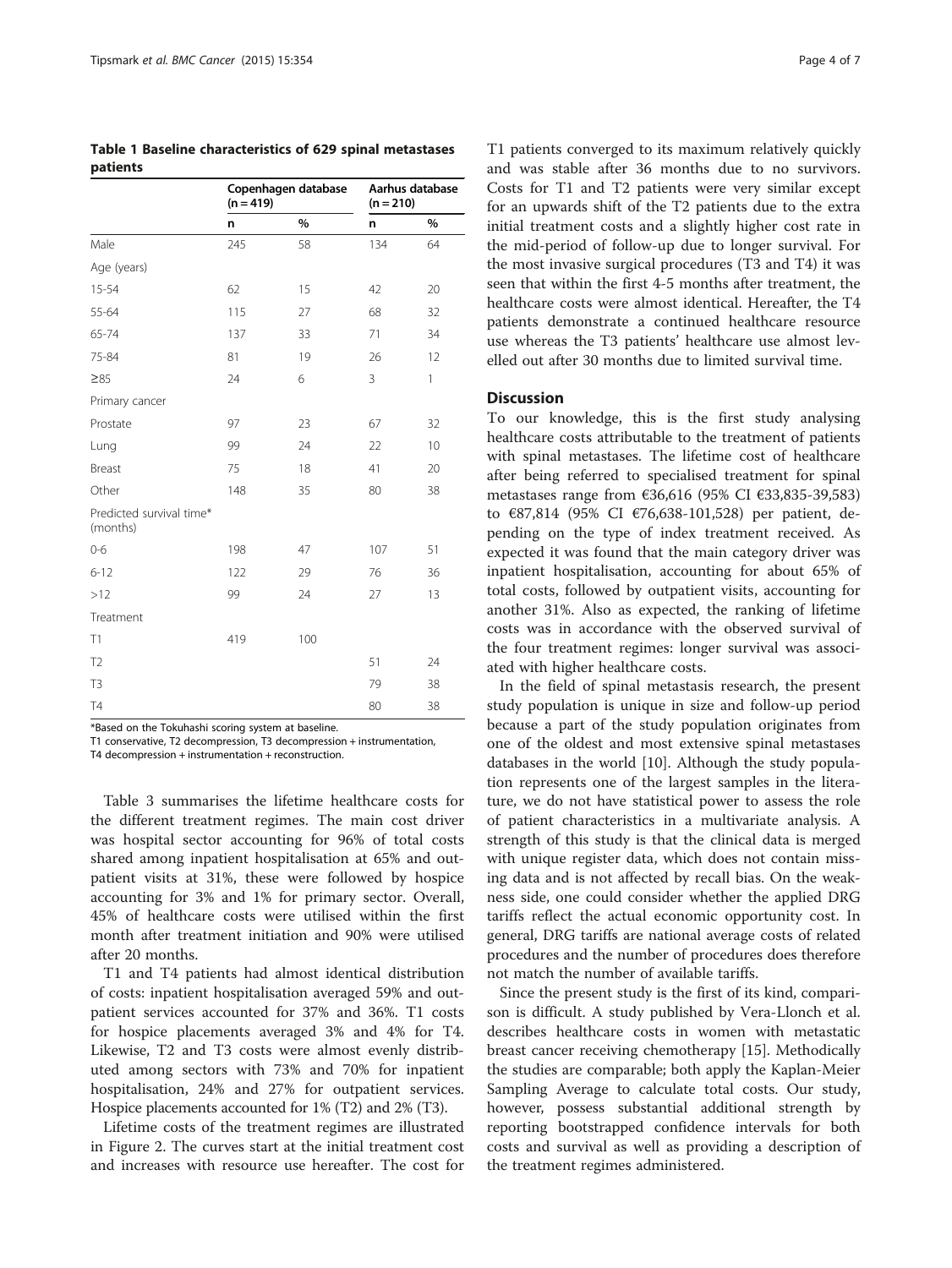<span id="page-4-0"></span>

The results of Vera-Llonch et al.'s study can be compared to the results of T1 patients, since both groups receive non-surgical treatment, but certain reservations have to made since the diagnoses among these groups are not entirely the same (in our study breast cancer patients only comprised 18.1% of the T1 treatment regime). The total costs per breast cancer patient in Vera-Llonch et al.'s study was estimated to be \$128,556  $(≈ €94,000)$ , which is more than twice the costs of T1 patients (€36,616) in our study. Breast cancer patients are generally observed to have longer survival compared to patients with most other cancer forms [[8](#page-6-0),[10](#page-6-0)]. In

| Table 2 Total healthcare resource use per spinal metastases patient from treatment initiation until death |  |  |  |
|-----------------------------------------------------------------------------------------------------------|--|--|--|
|-----------------------------------------------------------------------------------------------------------|--|--|--|

|                     | T1 $(n = 419)$ |                 | $T2 (n = 51)$ |                 | $T3 (n = 79)$ |                 | $T4 (n = 80)$ |                 |  |
|---------------------|----------------|-----------------|---------------|-----------------|---------------|-----------------|---------------|-----------------|--|
|                     | Mean           | <b>CI</b>       | Mean          | <b>CI</b>       | Mean          | <b>CI</b>       | Mean          | <b>CI</b>       |  |
| Primary sector (n)  |                |                 |               |                 |               |                 |               |                 |  |
| GP                  | 14.5           | $(13.6 - 15.4)$ | 30.8          | $(27.0 - 35.2)$ | 36.0          | $(33.2 - 39.2)$ | 34.1          | $(31.2 - 37.4)$ |  |
| <b>MS</b>           | 0.6            | $(0.5 - 0.8)$   | 1.5           | $(1.0 - 2.1)$   | 1.3           | $(0.8 - 2.0)$   | 0.8           | $(0.6-1.2)$     |  |
| Therapists          | 4.7            | $(3.8 - 5.7)$   | 6.6           | $(3.7 - 10.5)$  | 8.6           | $(5.6 - 12.1)$  | 9.7           | $(7.0 - 12.5)$  |  |
| Other               | 0.2            | $(0.2 - 0.3)$   | 0.4           | $(0.2 - 0.6)$   | 0.34          | $(0.2 - 0.5)$   | 0.7           | $(0.5 - 0.9)$   |  |
| Hospital sector (n) |                |                 |               |                 |               |                 |               |                 |  |
| Outpatient          | 16.1           | $(14.4 - 17.9)$ | 14.3          | $(10.8 - 18.0)$ | 18.7          | $(14.9 - 23.7)$ | 24.7          | $(20.0 - 29.8)$ |  |
| ER                  | 1.2            | $(1.1 - 1.3)$   | 0.7           | $(0.4 - 0.9)$   | 0.3           | $(0.2 - 0.5)$   | 0.3           | $(0.2 - 0.4)$   |  |
| Inpatient           |                |                 |               |                 |               |                 |               |                 |  |
| Admissions          | 4.4            | $(4.1 - 4.7)$   | 6.9           | $(6.0 - 7.9)$   | 7.2           | $(6.4 - 7.9)$   | 7.9           | $(7.0 - 8.8)$   |  |
| Bed days            | 25.4           | $(22.9 - 27.9)$ | 39.2          | $(32.0 - 46.9)$ | 45.6          | $(38.4 - 54.0)$ | 46.1          | $(39.4 - 53.1)$ |  |
| Hospice (n)         |                |                 |               |                 |               |                 |               |                 |  |
| Admissions          | 0.2            | $(0.2 - 0.3)$   | 0.2           | $(0.0 - 0.4)$   | 0.2           | $(0.1 - 0.4)$   | 0.4           | $(0.2 - 0.6)$   |  |
| Bed days            | 4.1            | $(2.9 - 5.5)$   | 1.7           | $(0.1 - 5.5)$   | 5.3           | $(1.9 - 10.2)$  | 11.9          | $(4.8 - 22.5)$  |  |

ER Emergency room, GP general practitioner, MS medical specialist, T1 conservative, T2 decompression, T3 decompression + instrumentation T4 decompression + instrumentation + reconstruction.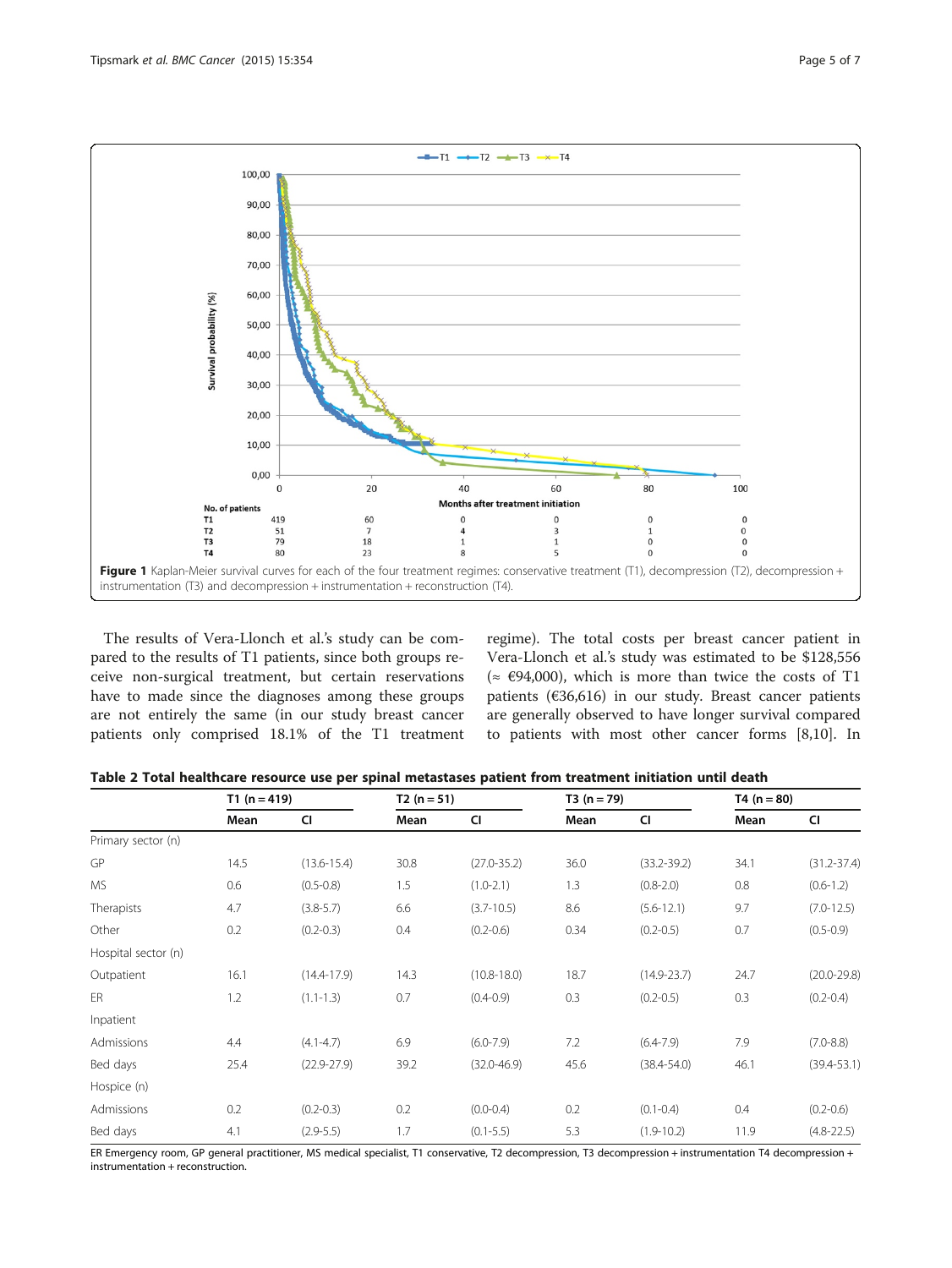<span id="page-5-0"></span>

| Table 3 Total healthcare cost per spinal metastases patient from treatment initiation until death or censoring |  |  |  |
|----------------------------------------------------------------------------------------------------------------|--|--|--|
|----------------------------------------------------------------------------------------------------------------|--|--|--|

|                              | T1 (n = 419) |                   |              | $T2(n=51)$ |                   |      | T3 (n = 79) |                   | T4 (n = 80)    |        |                    |      |
|------------------------------|--------------|-------------------|--------------|------------|-------------------|------|-------------|-------------------|----------------|--------|--------------------|------|
|                              | Mean         | <b>CI</b>         | $\%$         | Mean       | <b>CI</b>         | $\%$ | Mean        | <b>CI</b>         | $\%$           | Mean   | -CI                | $\%$ |
| Primary sector $(\epsilon)$  |              |                   |              |            |                   |      |             |                   |                |        |                    |      |
| GP                           | 247          | $(228-266)$       |              | 648        | $(542 - 773)$     |      | 647         | $(580 - 716)$     |                | 608    | $(535-682)$        |      |
| <b>MS</b>                    | 28           | $(19-39)$         | $\circ$      | 46         | $(29-64)$         | 0    | 64          | $(24-122)$        | 0              | 37     | $(22-57)$          | 0    |
| Therapists                   | 85           | $(69-104)$        | $\circ$      | 92         | $(46-152)$        | 0    | 145         | $(100-198)$       | 0              | 205    | $(151 - 265)$      | 0    |
| Other                        | 32           | $(26-38)$         | $\mathbf{0}$ | 43         | $(29-60)$         | 0    | 37          | $(25-49)$         | 0              | 62     | $(50-77)$          | 0    |
| Hospital sector $(\epsilon)$ |              |                   |              |            |                   |      |             |                   |                |        |                    |      |
| Outpatient                   | 13567        | $(11585 - 16104)$ | 37           | 11830      | $(7124 - 18411)$  | 24   | 19005       | (12259-28984)     | 27             | 31408  | $(21797 - 44086)$  | 36   |
| ER                           | 146          | $(135-157)$       | $\circ$      | 93         | $(63-131)$        | 0    | 40          | $(24-59)$         | 0              | 36     | $(20-57)$          | 0    |
| Inpatient                    | 21421        | (19651-23232)     | 59           | 36202      | $(30944 - 42415)$ | 73   | 49651       | (45007-54859)     | 70             | 52,135 | (47398-57464)      | 59   |
| Hospice $(\epsilon)$         | 1089         | $(763 - 1509)$    | 3            | 678        | $(81 - 1572)$     |      | 1409        | $(559 - 2631)$    | $\overline{2}$ | 3324   | $(1348 - 6027)$    | 4    |
| <b>Total</b>                 | 36616        | $(33835 - 39583)$ | 100          | 49632      | $(42287 - 57767)$ | 100  | 70997       | $(62244 - 82354)$ | 100            | 87814  | $(76638 - 101528)$ | 100  |

ER Emergency room, GP general practitioner, MS medical specialist, T1 conservative, T2 decompression, T3 decompression + instrumentation T4 decompression + instrumentation + reconstruction.

Vera-Llonch et al.'s study this results in a follow-up period twice as long as ours. During this period, a larger proportion of the study population is alive and thereby able to consume healthcare resources compared to our study population. This could be a possible explanation for the higher costs, together with the fact that Vera-Llonch et al. also include outpatient medication costs. Comparing the healthcare utilisation of the present study with utilisation reported in Vera-Llonch et al.'s study for breast cancer patients, it appears that Danish patients in the follow-up period use more health care in

the hospital sector: hospital admissions (1.7 versus 4.4 admissions), and inpatient days (10.7 versus 25.4 days per remainder life time) and substantially less in the primary sector: outpatient services (83.6 versus 30.6 visits per follow-up). These differences however could be explained from differences in study designs, as Vera-Llonch et al.'s study included only patients with breast cancer who might have been on average less severe than patients in the present study. Furthermore, the abovementioned differences in follow-up period could be part of the explanation.